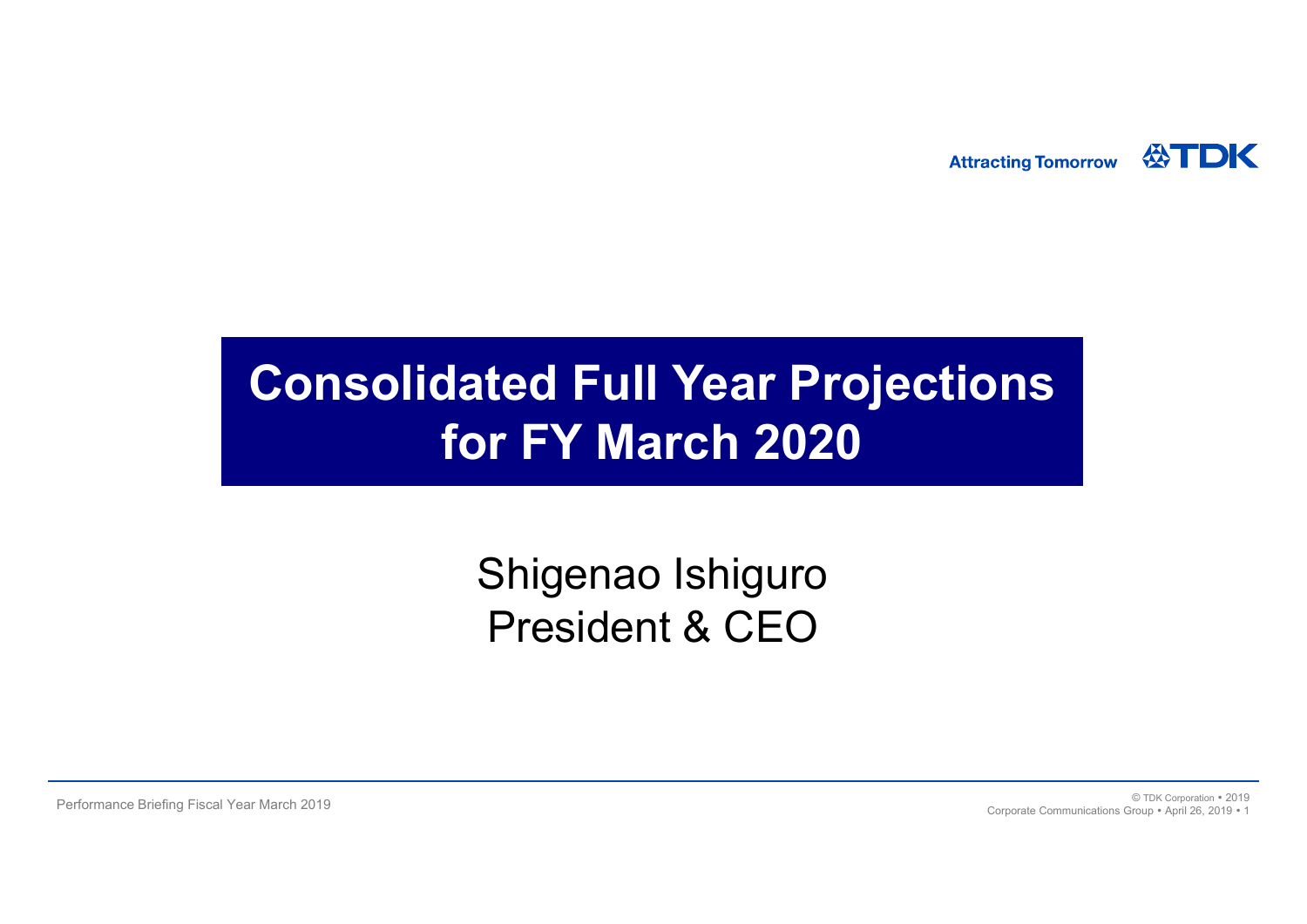#### **Key points concerning projections for FY March 2020 ATDK Attracting Tomorrow**

- ●**We will pursue business opportunities as the electronics business expands in the medium to long term with the acceleration of trends towards digital and energy transformations**
- ●**Events such as US-China trade friction, China's economic slowdown, Brexit, etc. will likely continue to have an impact on macroeconomics in the short term. TDK will implement measures for medium- and long-term growth and work towards achieving Medium-Term Plan targets in the fiscal year ending March 2020**
	- ¬Substantial growth is not expected in the Passive Components and Energy Application Products businesses year on year, and a recovery in demand for the Magnetic Application Products business in the HDD market is anticipated in the second half of the fiscal year and later, which will definitively help in achieving earnings targets.
	- ¬TDK will implement measures in certain businesses such as Sensors, Magnets, etc. and aim for an overall improvement in earnings.
	- ¬TDK will continue to conduct capital investment in MLCCs and Rechargeable Batteries for nonsmartphone products to bolster competitiveness.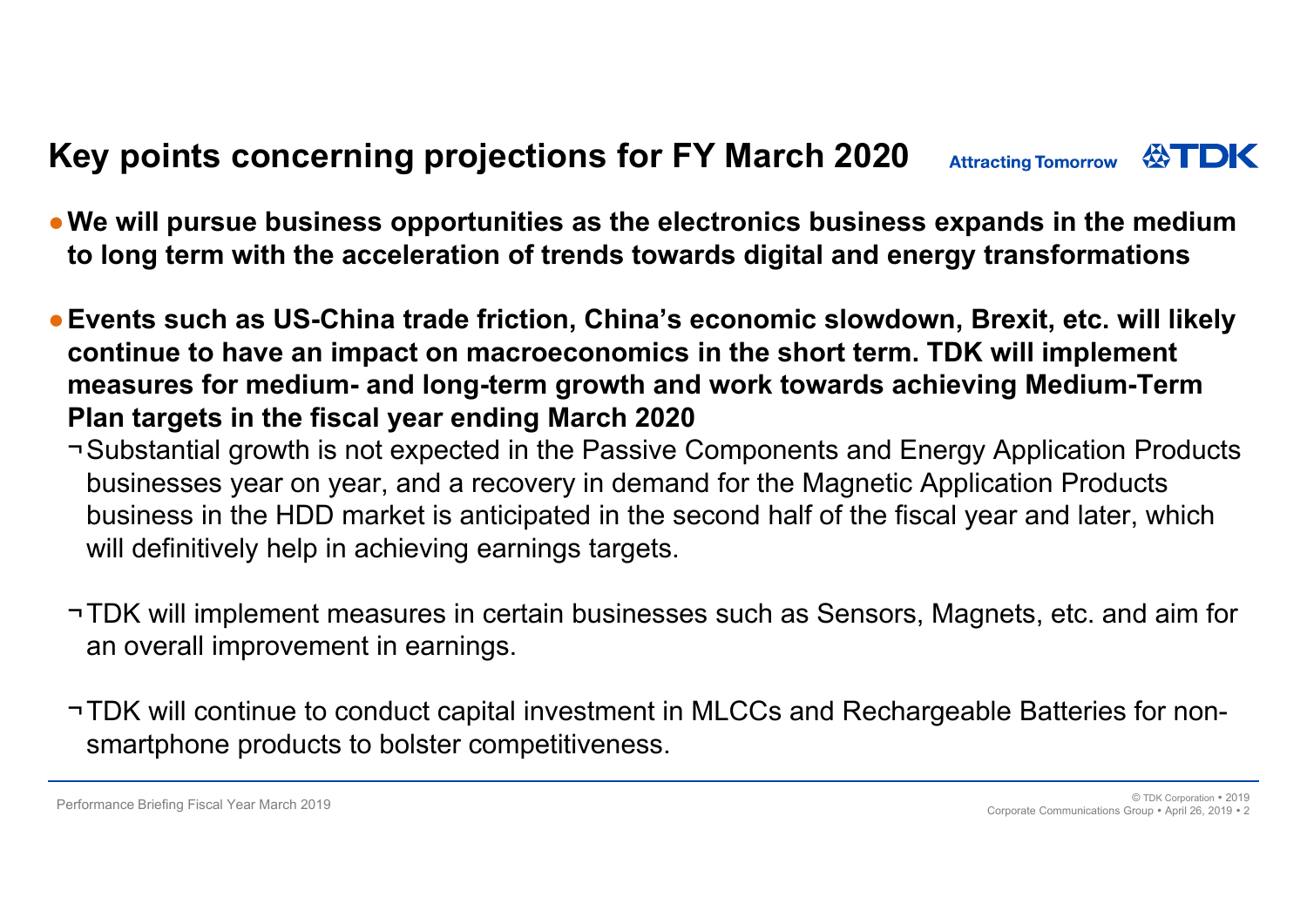## **FY March 2020 full year / dividend projections**

**Attracting Tomorrow** 

|                                      |                | FY March 2019                                   | FY March 2020                                             | <b>YoY change</b>   |               |
|--------------------------------------|----------------|-------------------------------------------------|-----------------------------------------------------------|---------------------|---------------|
|                                      | (Yen billions) | full year results                               | full year projections<br>(announced on Apr. 26, 2019)     | <b>Yen billions</b> | $\frac{9}{6}$ |
| <b>Net sales</b>                     |                | 1,381.8                                         | 1,420.0                                                   | 38.2                | 2.8           |
| <b>Operating income</b>              |                | 107.8                                           | 120.0                                                     | 12.2                | 11.3          |
| <b>Operating income margin</b>       |                | 7.8%                                            | 8.5%                                                      | $+0.7$ pt           |               |
| Income before income taxes           |                | 115.6                                           | 118.0                                                     | 2.4                 | 2.1           |
| <b>Net income</b>                    |                | 82.2                                            | 84.0                                                      | 1.8                 | 2.2           |
| Earning per share (JPY)              |                | 651.02                                          | 665.14                                                    |                     |               |
| Dividends (JPY)                      |                | 1st half: $80$<br>2nd half: $80$<br>Annual: 160 | <b>1st half: 90</b><br>2nd half: 90<br><b>Annual: 180</b> |                     |               |
| Ex-rate                              | US\$ (JPY)     | 110.94                                          | 108.00                                                    |                     |               |
|                                      | EURO (JPY)     | 128.48                                          | 122.00                                                    |                     |               |
| <b>Capital expenditure</b>           |                | 173.6                                           | 200.0                                                     | 26.4                | 15.2          |
| <b>Depreciation and amortization</b> |                | 106.6                                           | 130.0                                                     | 23.4                | 22.0          |
| <b>Research and development</b>      |                | 115.2                                           | 120.0                                                     | 4.8                 | 4.2           |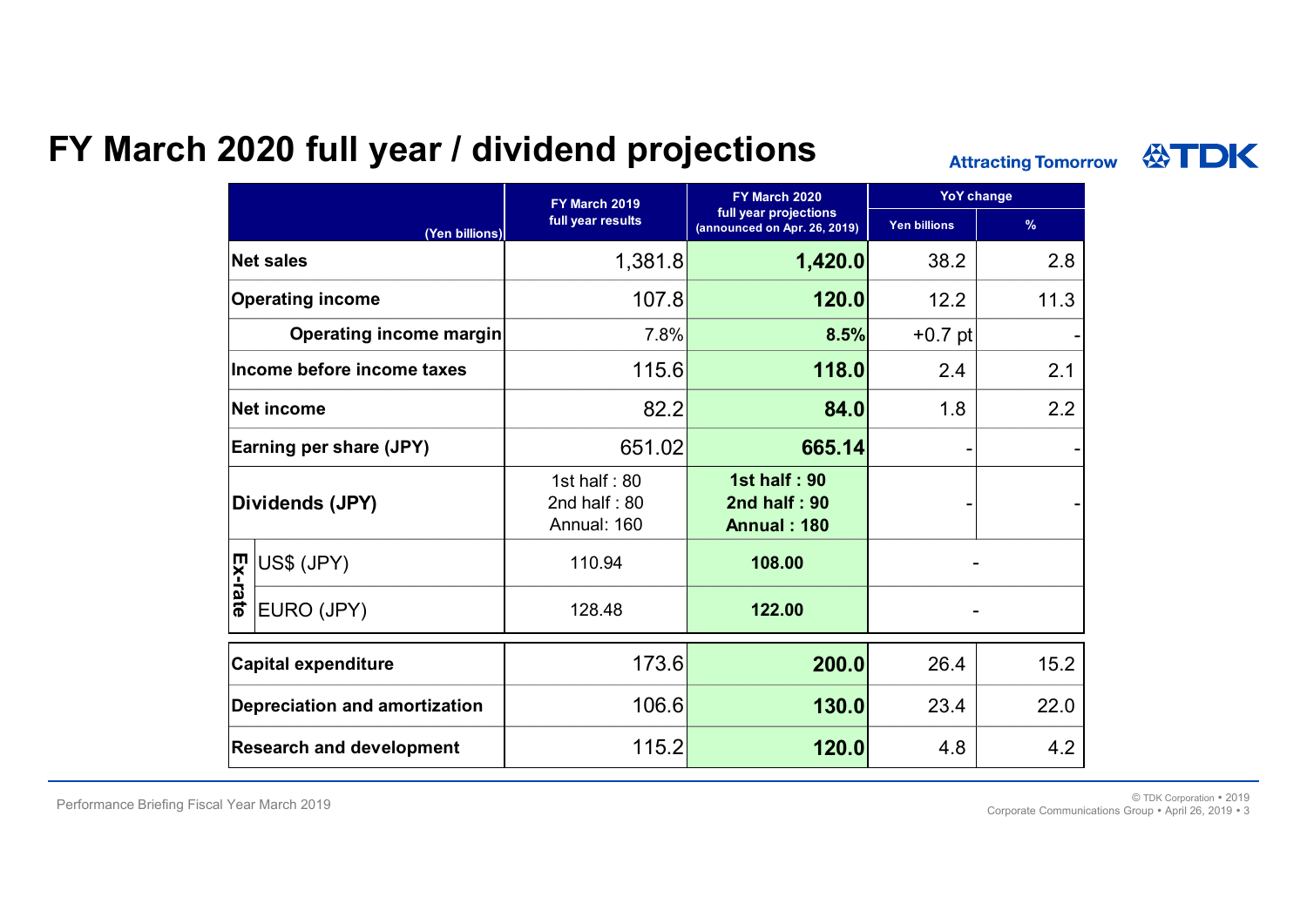#### **Projections for FY March 2020 - Image of changes in sales**



(Yen billions)

| <b>Segment</b>                                 | FY March 2019<br>full year results | FY March 2020<br>full year projections<br>(YoY change) |  |  |
|------------------------------------------------|------------------------------------|--------------------------------------------------------|--|--|
| <b>Passive Components</b>                      | 433.4                              | $+2 \sim +5\%$                                         |  |  |
| <b>Sensor Application</b><br><b>Products</b>   | 76.5                               | $+28$ ~+31%                                            |  |  |
| <b>Magnetic Application</b><br><b>Products</b> | 272.8                              | $-17$ $\sim$ -20%                                      |  |  |
| <b>Energy Application</b><br><b>Products</b>   | 537.5                              | $+6$ ~+9%                                              |  |  |
| <b>Other</b>                                   | 61.6                               |                                                        |  |  |
| <b>Total</b>                                   | 1,381.8                            | 1,420.0                                                |  |  |
| US\$(JPY)<br>EURO(JPY)                         | 110.94<br>128.48                   | <b>Forex assumptions</b><br>108.00<br>122.00           |  |  |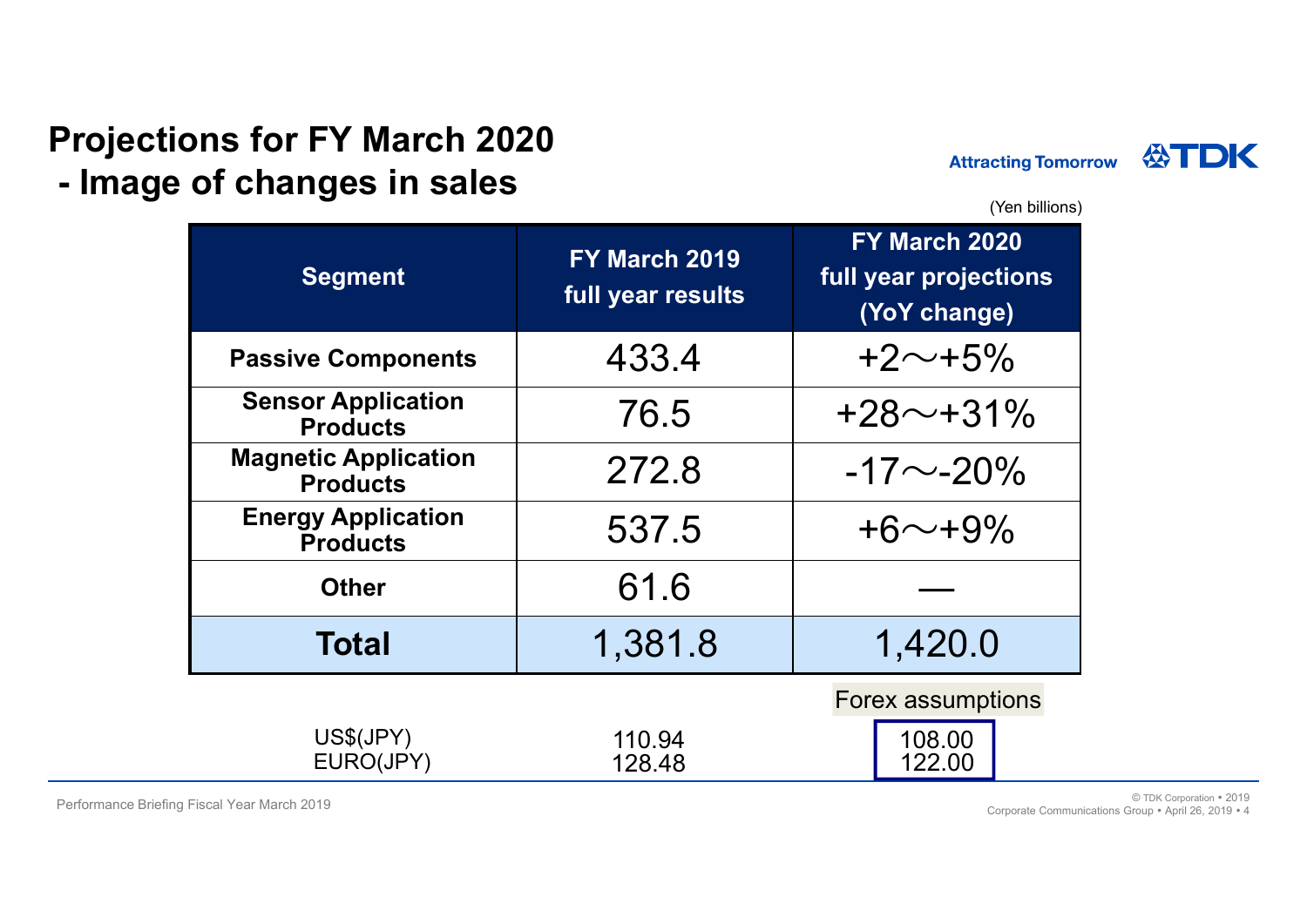## **Cautionary statements with respect to forward-looking statements**

This material contains forward-looking statements, including projections, plans, policies, management strategies, targets, schedules, understandings, and evaluations about TDK, or its group companies (TDK Group). These forward-looking statements are based on the current forecasts, estimates, assumptions, plans, beliefs, and evaluations of the TDK Group in light of the information currently available to it, and contain known and unknown risks, uncertainties, and other factors. The TDK Group therefore wishes to caution readers that, being subject to risks, uncertainties, and other factors, the TDK Group's actual results, performance, achievements, or financial position could be materially different from any future results, performance, achievements, or financial position expressed or implied by these forward-looking statements, and the TDK Group undertakes no obligation to publicly update or revise any forward-looking statements after the issue of this material except as provided for in laws and ordinances.

The electronics markets in which the TDK Group operates are highly susceptible to rapid changes, risks, uncertainties, and other factors that can have significant effects on the TDK Group including, but not limited to, shifts in technology, fluctuations in demand, prices, interest and foreign exchange rates, and changes in economic environments, conditions of competition, laws and regulations. Also, since the purpose of these materials is only to give readers a general outline of business performance, many numerical values are shown in units of a billion yen. Because original values, which are managed in units of a million yen, are rounded off, the totals, differences, etc. shown in these materials may appear inaccurate. If detailed figures are necessary, please refer to our financial statements and supplementary materials.

**Attracting Tomorrow**